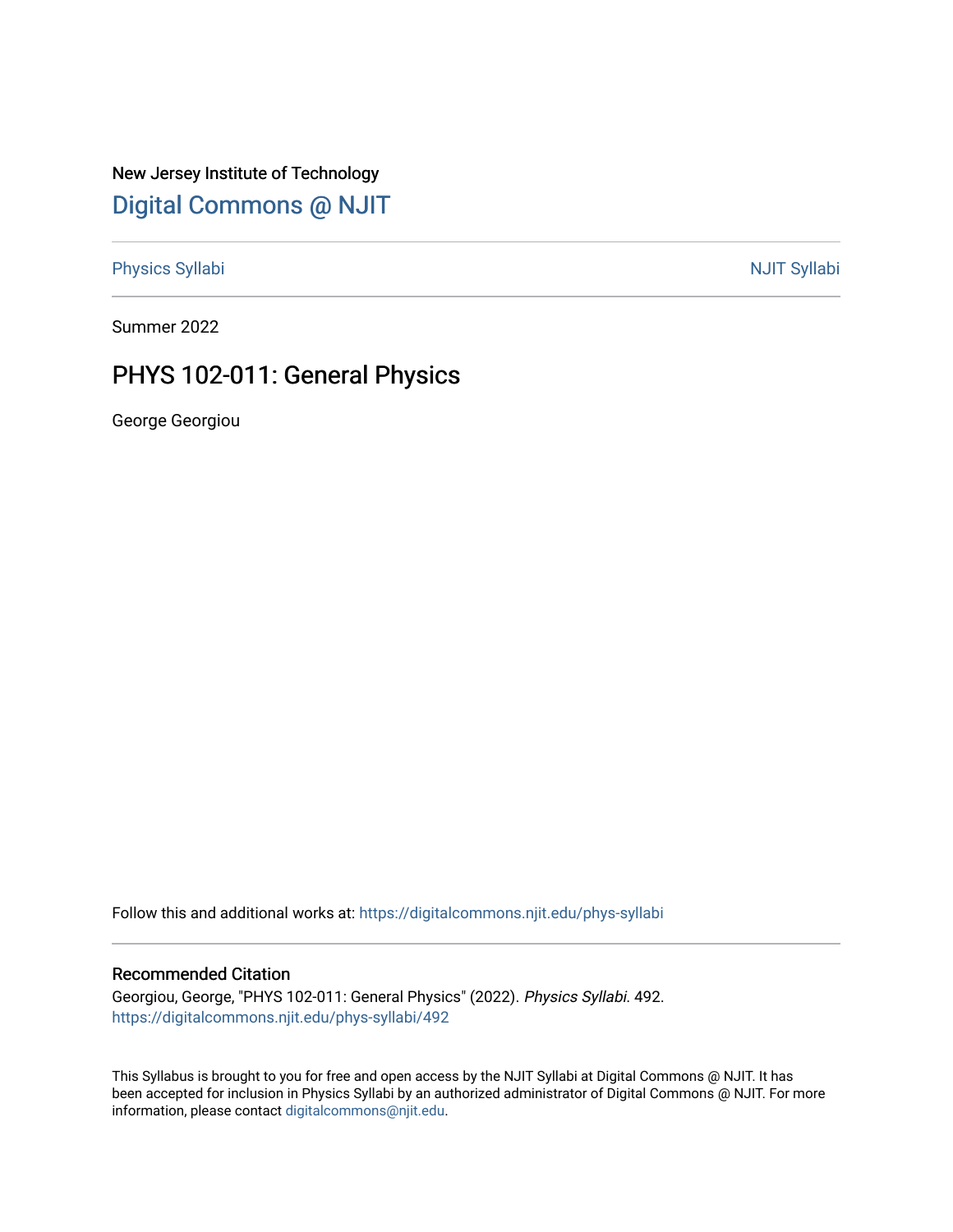## **Course Outline Physics 102 011 (and 102A) Summer 2022**

**Dr. George Georgiou 207 Microelectronics** (in bridge between ECE and FMH) **[georgiou@njit.edu](mailto:georgiou@njit.edu)** (preferred contact method outside class)

## **Lecture and recitation for Section 011**

MWR 9-12 Tier 112

**Office hours**: After class or by appointment

#### **Pre- and Co-requisite Courses**

Prerequisite: Satisfactory completion of two high school mathematics courses and two high school science courses.

#### **Laboratory - Physics 102A**

The laboratory component of the course is Phys 102A. This laboratory course may be optional for your major; confirm it with your department. If it is required for your major, it must be taken concurrently unless you have previously taken and passed Phys 102A. The grading for the laboratory is separate from the course/recitation (Phys 102) and the grades are given by the laboratory instructors. Latest edition of **Lab manual "Physics 102A Laboratory Manual"** can be purchased from NJIT Bookstore.

## **YOU MUST REGISTER FOR THE LECTURE/RECITATION (Phys 102) AND THE LABORATORY COURSE (Phys 102A) SEPARATELY. WITHDRAWAL FROM ANY OF THESE WILL CAUSE A SIMULTANEOUS WITHDRAWAL FROM ALL Phys 102 COURSES.**

## **Course Materials Textbook: Physics - Principles with Applications, 7th ed.** by Giancoli (Publisher: Pearson)

Alternatively, you can read your chosen college level physics book.

## **Mastering Physics Online Homework System**:

Be sure that your textbook is sold bundled with a Mastering Physics student access code card. You can also buy the student access code card separately either from NJIT bookstore or online. Homework assignments will be posted on-line. Students login, download and solve the assigned problems, and submit answers to the automated grading system. Instructions can be found on the student access code card. Alternatively, you can buy the mastering physics access key card online. **Log into mlm.pearson.com and follow instructions to register. Enroll for this section of the course, use course ID "georgiou51684".**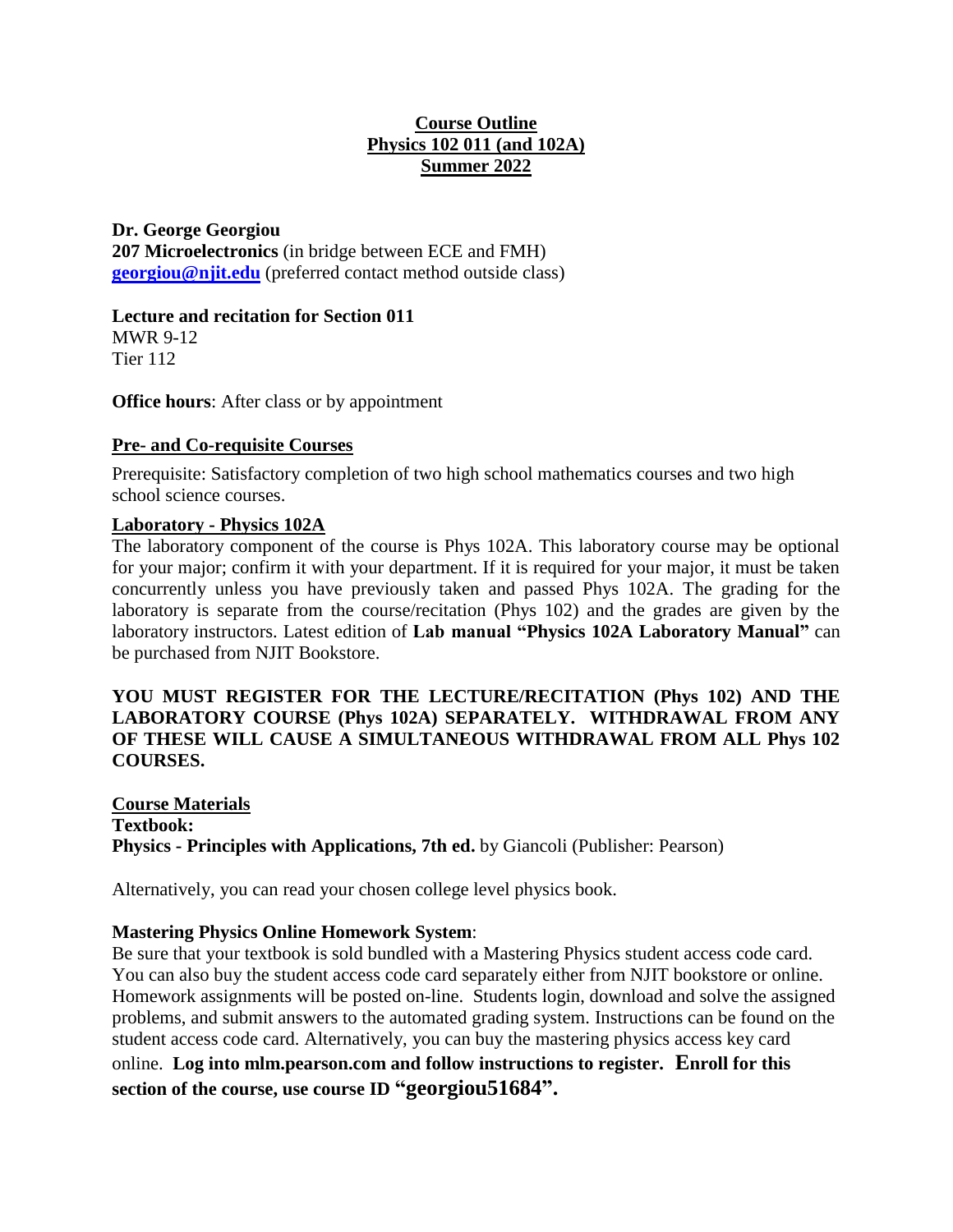#### **Online Class Response System:**

I will NOT use **Clickers.** Rather I will use the in-class quiz (workout problems) to monitor progress.

## **Email:**

NJIT email will be routinely used for announcements and to distribute material. Be sure check the NJIT email every day.

#### **Attendance**

Attendance at lectures and recitations is mandatory; it may constitute a portion of the final grade. Missing more than three lectures will be reported to the Dean of Freshman Studies throughout the semester and can result in failing the course. Students with absences need to discuss their extenuating circumstances for missing the classes with the Dean.

#### **COVID-19 Policy**

Students must follow the rules set by NJIT regarding COVID-19.

#### **Exams**

There will one Midterm Exam and a Final Exam during the term. The exam schedule is: Midterm Exam: M 6/13

#### **Comprehensive Final Exam last day of class R 6/23, 2.5 hours long**

There will be no makeup exams.

## **Grading**

Final grades will be based on a composite score for the term's work as follows:

- **28%** for the Midterm Exam
- **32%** for the final exam
- 20% for the total of homework work
- **20%** for Algebra Quiz + Lecture Quizzes + Class participation

Active class participation and doing at least the minimum assigned homework are necessary. Points will be deducted for lateness, creating noise, not following COVID-19 rules, or otherwise interfering with class work.

The cutoff percentages for various letter grades will be in the range of 84.0% for A, 76.0 % for B+, 68.0% for B, 60.0% for C+, 52.0% for C, 44.0% for D, F below 44.0 %.

#### **C or better grade is required to take further physics courses. If you get D in Physics 102, you cannot take the next level physics course.**

#### **Reading Assignments**

The text readings are listed below. You should read the assigned sections of the text before the lecture covering that material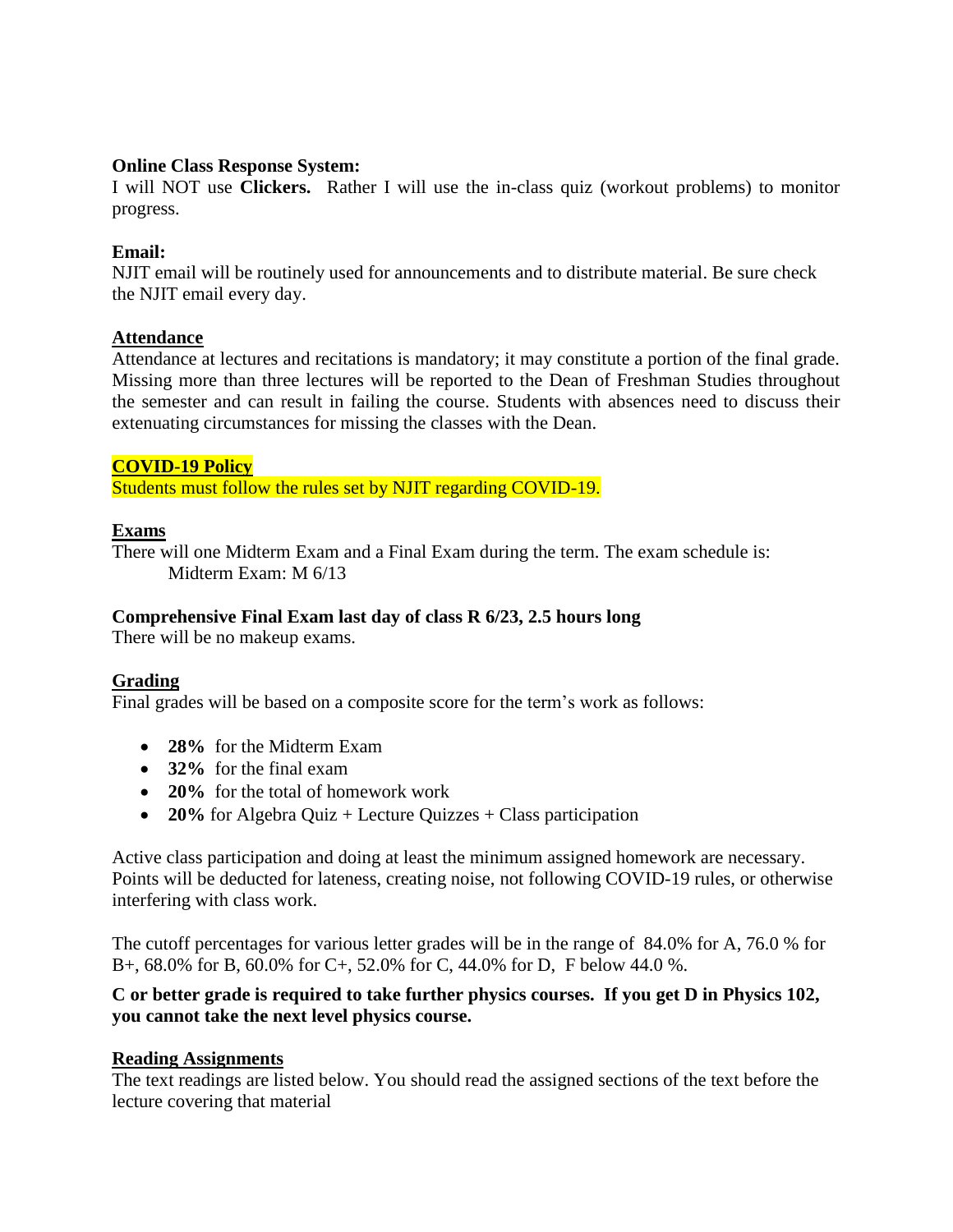## **Homework**

It is almost impossible to succeed in this course without working a lot of problems: do the homework. Each student must download the weekly homework assignments from Mastering Physics online homework system, work the problems, and submit the solutions online before each assignment is due. Typically, the homework is due before the next class. Late work will not be accepted. See Course Materials section above.

#### **Honor Code Violations or Disruptive Behavior**

NJIT has a zero-tolerance policy for cheating of any kind and for student behavior that disrupts learning by others. Incidents will be immediately reported to the Dean of Students. The penalties for violations range from a minimum of failure in the course with disciplinary probation up to expulsion from NJIT. Avoid situations where your own behavior could be misinterpreted, even if it is honorable. Students are required to agree to the NJIT Honor Code on each exam. Turn off all cellular phones, wireless devices, computers, and messaging devices of all kinds during exams. Please do not create noise in class that interferes with the work of students or instructors.

## **Help**

Students are encouraged to meet with their instructor during their office hours. The Physics Department does not offer tutoring for summer courses.

#### **Learning Outcomes:**

For this course, you can expect to be assessed on the following learning outcomes:

- 1. Recall the definitions and relationships involving position, velocity, speed, acceleration, vectors, Newton's Laws, circular motion, free-body diagrams, friction, work, energy, linear and angular momentum, torque, angular velocity and acceleration, and gravitation.
- 2. Apply the equations governing 1-D and 2-D constant acceleration to mechanical systems for various initial conditions. Calculate unknown quantities based on physical relationships, initial conditions, and known quantities.
- 3. Comprehend the meaning of the equations governing net force and acceleration (Newton's Laws), and be able to manipulate them in conjunction with a free-body diagram to obtain any desired quantitative relationship. Understand the extension of these equations to rotational motion, and gravitation.
- 4. Generalize the concepts underlying the equations of motion, such as work, kinetic and potential energy, conservation of energy, and equilibrium.
- 5. Comprehend the meaning of equations governing momentum, impulse, and collisions. Apply the equations governing momentum, impulse, and collisions mechanical systems for various initial conditions. Understand under what conditions momentum is conserved and how to use this relation to calculate unknown quantities based on physical relationships, initial conditions, and known quantities.
- 6. Understand the extension of linear motion equations to rotational motion. Comprehend the meaning of the equations governing rotational motion and acceleration, and be able to manipulate them in conjunction with a free-body diagram to obtain any desired quantitative relationship.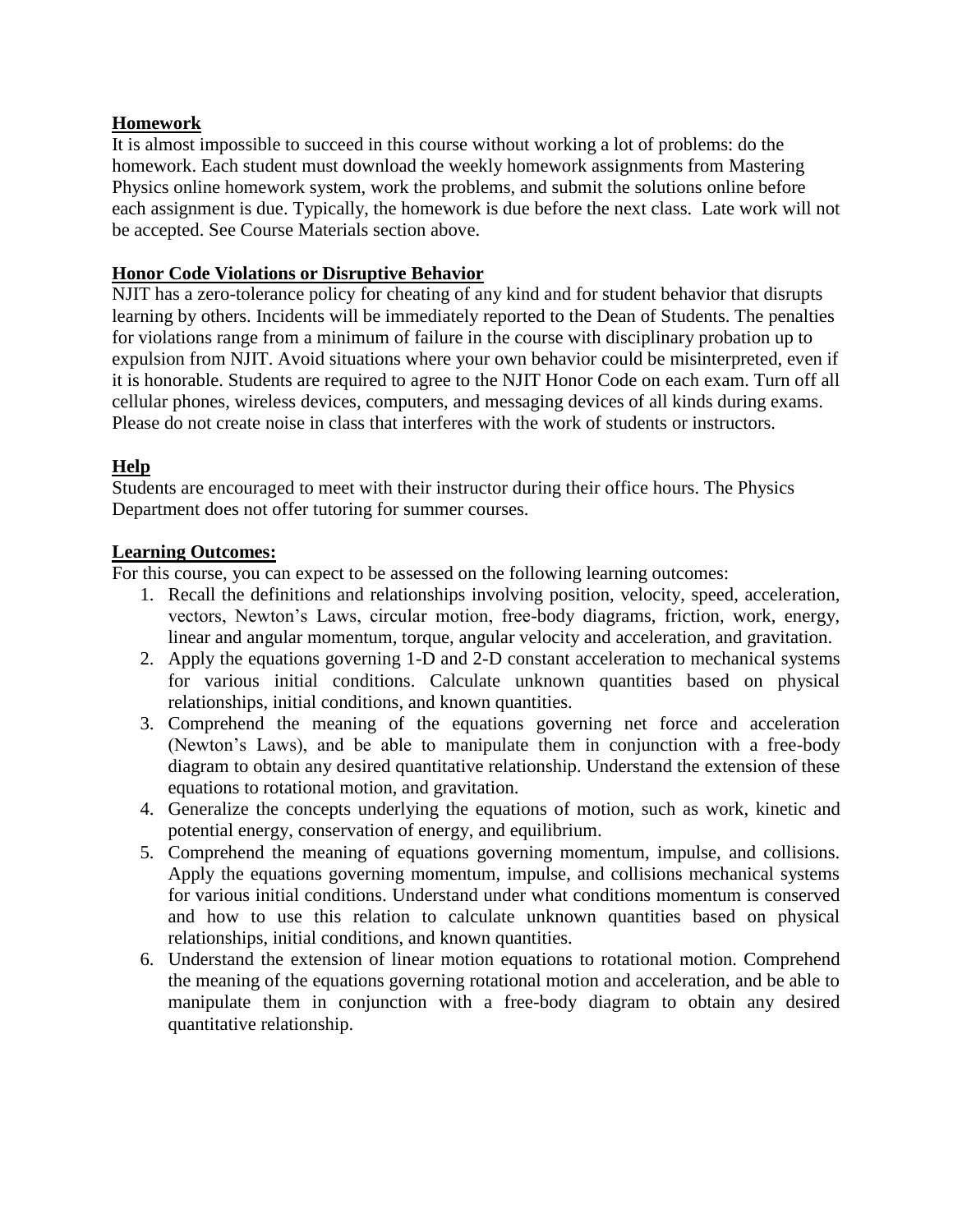| <b>Dates</b> | <b>Lecture Topics</b>                     | <b>Text Reading</b>    |
|--------------|-------------------------------------------|------------------------|
|              |                                           |                        |
| M 5/23       | Math Review,                              | Appendix A-4,          |
|              | Introduction                              | Ch 1, Sec 1-6          |
|              | Measurement and Units                     |                        |
| W 5/25       | Motion in One Dimension                   | Ch 2, Sec 1-8          |
| R 5/26       | <b>Vectors and Two-Dimensional Motion</b> | Ch 3, Sec 1-6          |
| W 6/1        | The Laws of Motion                        | Ch 4, Sec 1-5          |
|              | - Forces and Newton's Laws                |                        |
| W 6/1 R 6/2  | The Laws of Motion                        | Ch 4, Sec 6-8          |
|              | - Applications of Newton's Laws           |                        |
| R 6/2        | Circular motion, Law of Gravity           | Ch. 5, Sec. 1, 2, 4    |
|              |                                           | Ch. 5, Sec. 5-7        |
| M 6/6        | Energy                                    | Ch. 6, Sec. 1, 3       |
|              | -Work, Kinetic Energy, Work-Energy        |                        |
|              | Theorem                                   |                        |
| W 6/8        | Energy                                    | Ch. 6, Sec. 4-7, 9, 10 |
|              | -Potential Energy, Mechanical Energy,     | (excluding spring)     |
|              | Energy conservation, Power                |                        |
|              |                                           |                        |
| <b>R</b> 6/9 | Momentum and Collisions, Momentun and     | Ch. 7, Sec 1-3         |
|              | Impulse, Conservation of Momentum         |                        |
|              |                                           |                        |
| M 6/13       | <b>Midterm Exam</b>                       | Math Review, Ch. 1     |
|              |                                           | - Ch. 3.6, Ch. 4,      |
|              |                                           | Ch.5.1-Ch.5.4,         |
|              | Momentum and collision                    | Ch.6.1, Ch.6.3         |
| W 6/15       |                                           | Ch. 7, Sec. 4-8, 10    |
| R 6/16       | Rotational Motion, Rotational Dynamics I  | Ch 8, Sec 1-3          |
| M 6/20       | Rotational dynamics II                    | Ch.8, Sec. 4-8         |
| W 6/22       | <b>Static Equilibrium</b>                 | Ch. 9, Sec. 1-4        |
|              |                                           |                        |
|              |                                           |                        |
| R 6/23       | <b>Final Exam</b>                         | Everything learned in  |
|              |                                           | class                  |

#### **2022 Summer Course Schedule for Phys 102\_011 --- MWR 9am, T112**

**\* The professor will discuss changes to the syllabus during class if they arise \* Class ppt presentation will be available to class.**

**NOTE: NO Class M5/30 (Memorial Day)**

**Since most students enroll in the lab course, I attach the labs on next page.**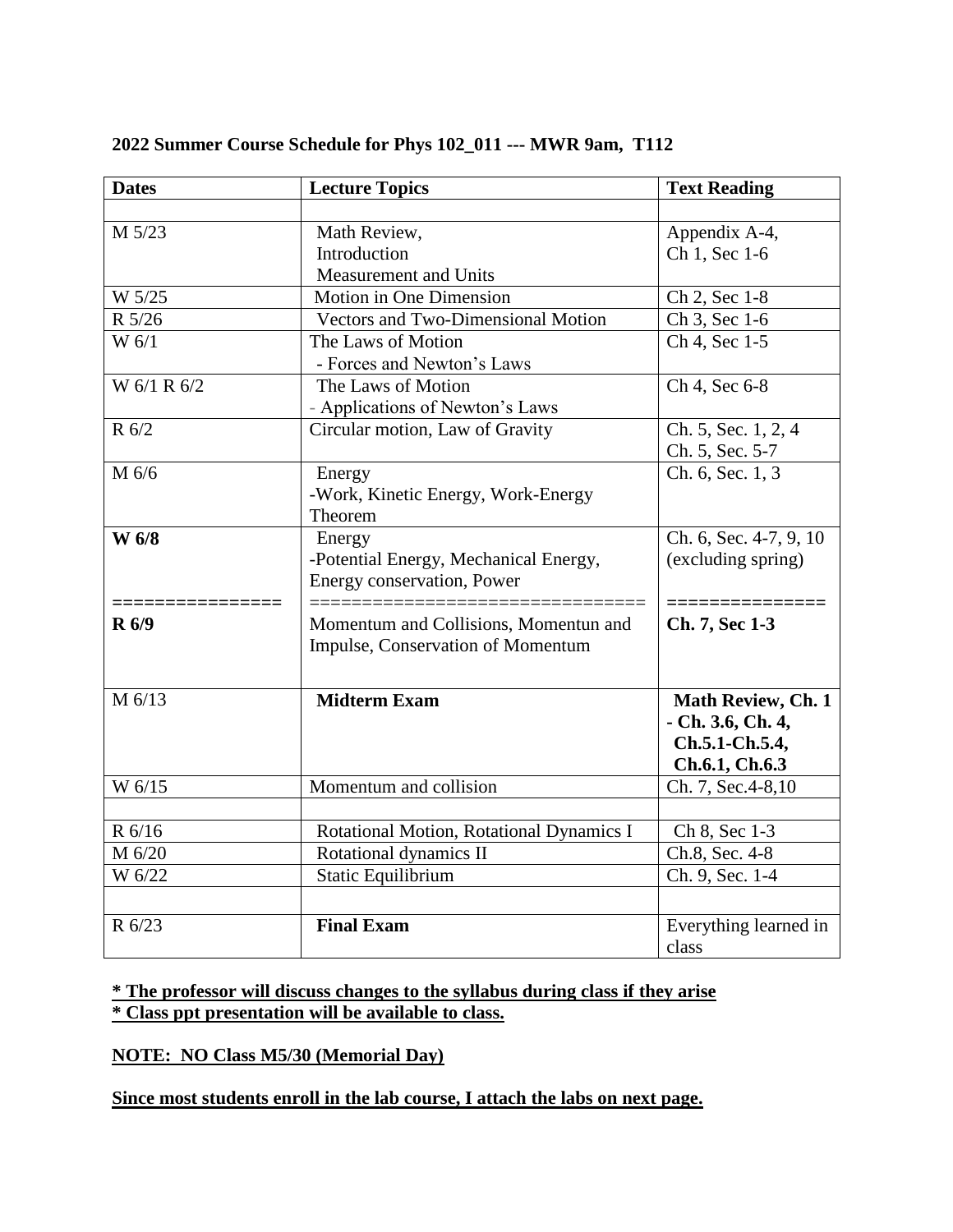| <b>Dates</b> | <b>Lab Topic</b>                                      | Lab # and due date |
|--------------|-------------------------------------------------------|--------------------|
|              |                                                       |                    |
| M 5/23       | Intro, Error Analysis                                 |                    |
| W 5/25       | <b>Motion Graph</b>                                   |                    |
| R 5/26       | <b>One Dimensional Motion</b>                         |                    |
| W 6/1        | 2-D Projectile Motion                                 |                    |
| $R\,6/2$     | Newton's $2nd$ Lew                                    |                    |
| M 6/6        | <b>Atwood Machine</b>                                 |                    |
| W 6/8        | Friction-Static and Dynamic Coefficients              |                    |
| $R\ 6/9$     | <b>Centripetal Forces</b>                             |                    |
|              | ============================                          |                    |
| $M$ 6/13     | Conservation of Energy on Inclined Plane              |                    |
|              |                                                       |                    |
| W 6/15       | <b>Conservation of Momentum and Impulse</b>           |                    |
|              |                                                       |                    |
| R 6/16       | <b>Torque, Rotational Energy</b>                      |                    |
| M 6/20       | <b>Conservation of Angular Momentum</b>               |                    |
| W 6/22       | <b>Static Equilibrium Translational (Force Table)</b> |                    |
|              |                                                       |                    |
| R 6/23       | <b>Static Equilibrium Rotational (Strut)</b>          |                    |

# **2022 Summer Laboratory Schedule for Phys 102A\_011 ------ 1pm, T408**

## **NOTE: N) lab M 5/30 (Memorial Day)**

## **The summer1 calendar is attached on the next page.**